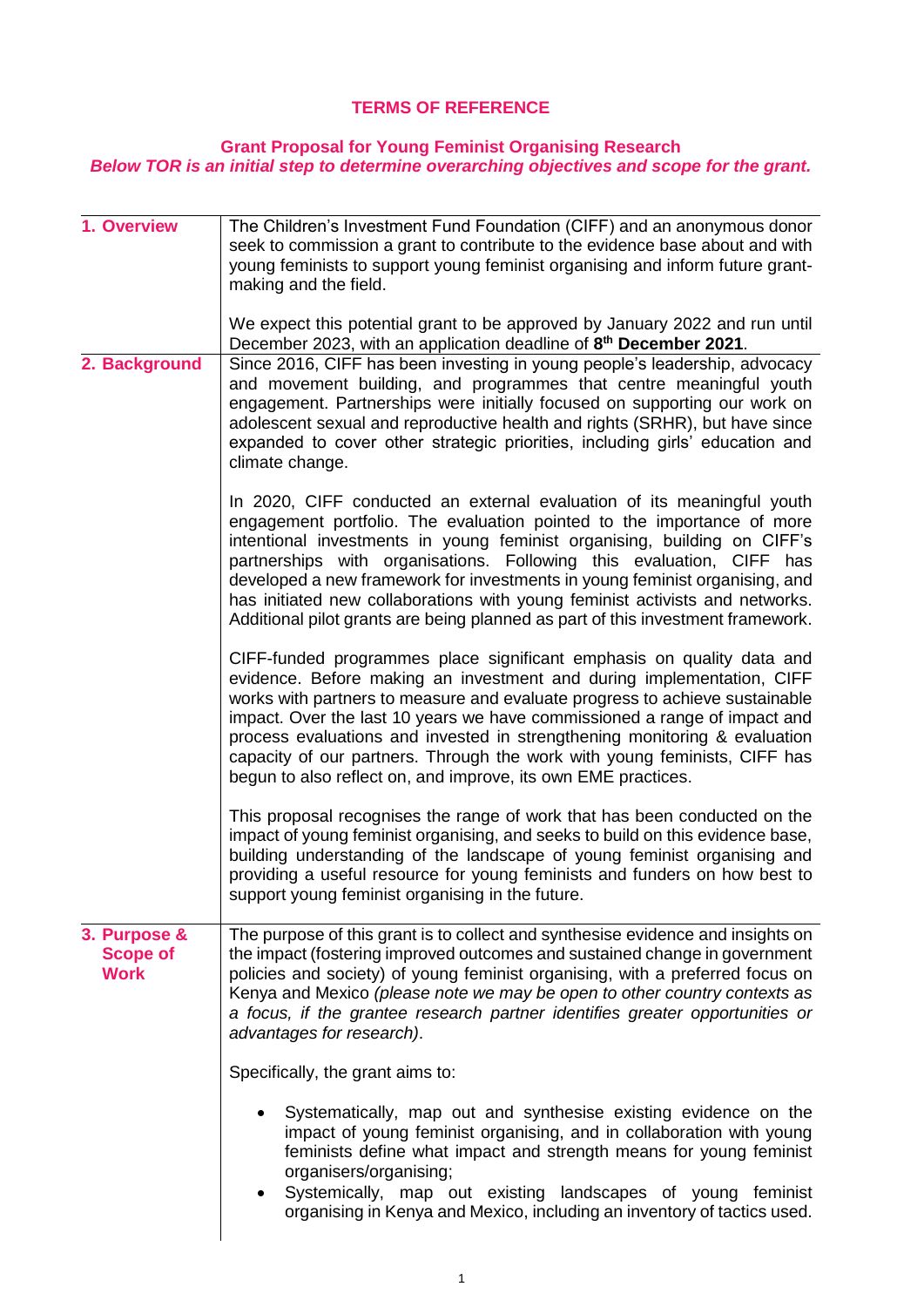Following the mapping stage, it is proposed that the research grantee undertaking this study will answer the following questions:

*(It is expected that this grant will involve meaningful participation and collaboration with young feminists, therefore the proposed questions and methodology may be subject to change based on their recommendations).*

## **Retrospective Analysis**

- In what ways is young feminist organising effective at contributing to changing policies or social norms (across different sectors)? What is the theory of change or conditions of success?
- How, if at all, are young feminist organisers specifically positioned to change social norms? *[For instance, young feminists may have a specific ability to influence young people, and contribute to preventing harmful social norms becoming embedded from a young age].*
- What works in improving the strength of young feminist organising? (*Strength referring to the ability to exert influence over the public agenda, motivate action, generate ideas that are taken up in the pubic space, and to persist despite repression. This may manifest for e.g. in the number and size of organisations, media coverage, and access to power*).
- What are some of the most impactful and sustainable methods for supporting young feminist organising in Kenya and Mexico?
- What are the potential financial implications for society of not supporting young feminist organising? (*If this cannot be answered now, what methods are there for understanding this that would provide useful insights for young feminists and funders?*)
- What can we learn about the mix of tactics deployed by young feminists organisers?
- What do young feminist organisers in Kenya and Mexico need to 'thrive'? (*For example, the analysis could explore the need to support young feminist organisers in fostering cross-organising collaboration, and providing digital and holistic security, protection from opposition attacks, safe spaces and healing*).
- What learnings, if any, could be extrapolated for geographies beyond Kenya and Mexico?

## **Prospective Analysis**

- What are the recommendations for donors, young feminists, and the wider field to support best practice funding for young feminist movements?
- How should the impact of young feminist organising best be measured? .

The use of the final output will be determined in collaboration with young feminists, with the intention to inform a wide range of field stakeholders, young feminists, and CIFF's future strategies and investments in the gender, youth and children's rights space.

**4. Methodology** | Applicants are welcome to suggest appropriate methodologies to collect & analyse the data required to answer the above research questions.

> This evidence review will require a participatory approach, consisting of a partnership between young feminists and academics. We will be partnering with a team of young feminist movement-building experts as consultants in this process, to act in an advisory role for the initial investment design, and to help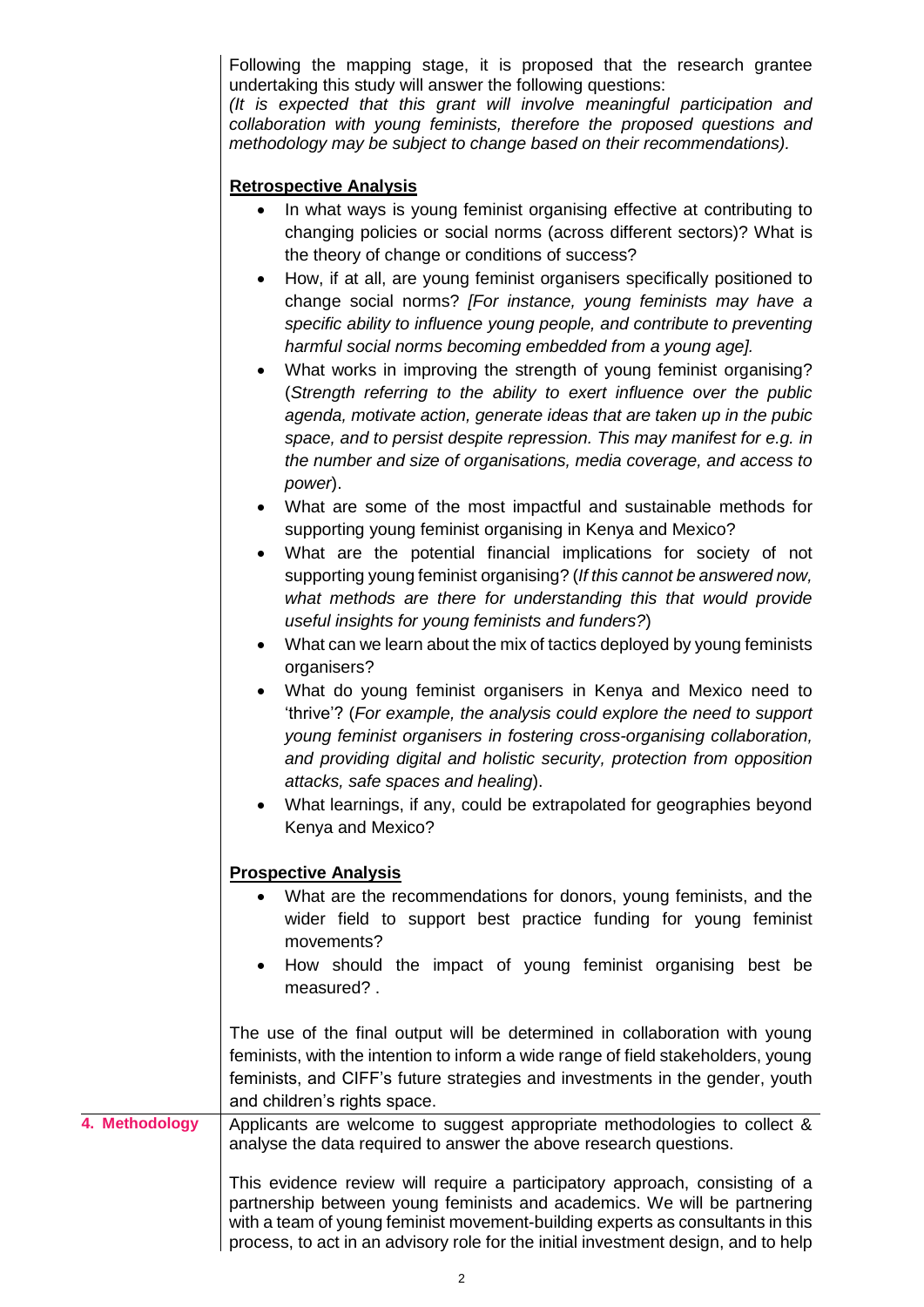|                                                          | set up a young feminist advisory panel that can be engaged throughout the<br>research phase. The study will therefore rely on the steer and leadership of<br>young feminists where possible, and the methods are likely to be shaped by<br>this interaction. The grantee partner will be expected to work closely with the<br>young feminist panel, and may also make additional suggestions of ways to<br>ensure young feminist participation throughout the study.                                                                                                                                                                                                                                                                     |
|----------------------------------------------------------|------------------------------------------------------------------------------------------------------------------------------------------------------------------------------------------------------------------------------------------------------------------------------------------------------------------------------------------------------------------------------------------------------------------------------------------------------------------------------------------------------------------------------------------------------------------------------------------------------------------------------------------------------------------------------------------------------------------------------------------|
|                                                          | It is expected that the grantee will place emphasis on primary research and<br>connecting with young feminists, to provide understanding of the ways in which<br>they document their impact.                                                                                                                                                                                                                                                                                                                                                                                                                                                                                                                                             |
|                                                          | Due to the nature of young feminist organising and the challenges around<br>quantitative data recording and collection, qualitative approaches will be a key<br>part of this work. Some suggested qualitative approaches could include<br>literature mapping, case study development, interviews, meeting observation,<br>participatoy techniques, social network analysis, media content analysis, and<br>social media listening.                                                                                                                                                                                                                                                                                                       |
|                                                          | Nevertheless, the evidence review will require a mixed method approach,<br>employing both quantitative and qualitative data. In particular, we are<br>interested to see what measures can be used to map out young feminist<br>organising to understand the existing landscape, and if possible, quantify<br>young feminist influence over policy and norms change, and the data sources<br>that can be used to understand this. For example, we have been inspired by<br>the research done by L. Weldon <sup>1</sup> on measuring the link between feminist<br>mobilisation and improved outcomes for women - we are interested in<br>proposals that attempt to develop a similar type of methodology for young<br>feminist organizing. |
|                                                          | Regardless of the methods selected, we are keen to uphold the following<br>principles in this evidence review:<br>Specificity of metrics used and their relevance to the research<br>$\bullet$<br>questions<br>Robust feminist and participatory methodologies<br>Reliability of data collection methods<br>Transparency of research methodology<br>Clear and insightful presentation of results that can inform decision-<br>$\bullet$<br>making                                                                                                                                                                                                                                                                                        |
| 5. Deliverables &<br><b>Tentative</b><br><b>Timeline</b> | Key deliverables identified for this assignment include:<br>1. Evidence review methodology by March 2022<br>Initial findings report and presentation by August 2022<br>2.<br>3. Draft final report and presentation - this should include recommendations<br>to inform future strategies and investments for donors, as well as to inform<br>strategic decisions by young feminist partners and the wider sector, by<br>October 2023.<br>4. Dissemination workshop event, in partnership with young feminists, for the<br>field and young feminist learning (to be determined in partnership with<br>young feminists) by October 2023.<br>5. Final report & visualisations, by January 2024.                                             |
|                                                          | It is intended that the deliverables will be reviewed by CIFF, the anonymous<br>donor, the consultant team, and the young feminist advisory board.                                                                                                                                                                                                                                                                                                                                                                                                                                                                                                                                                                                       |
| <b>6. Qualifications</b><br>& Experience                 | Competencies and experience necessary include:<br>Proven track record of research about and/or working with feminist<br>$1_{-}$<br>organising.<br>2. Expertise in monitoring, evaluation, learning, and research.<br>3. Expertise in using mixed-methods.<br>Expertise in participatory methods.<br>4.                                                                                                                                                                                                                                                                                                                                                                                                                                   |

 1 See[: https://www.sfu.ca/politics/feministmovement.html](https://www.sfu.ca/politics/feministmovement.html)